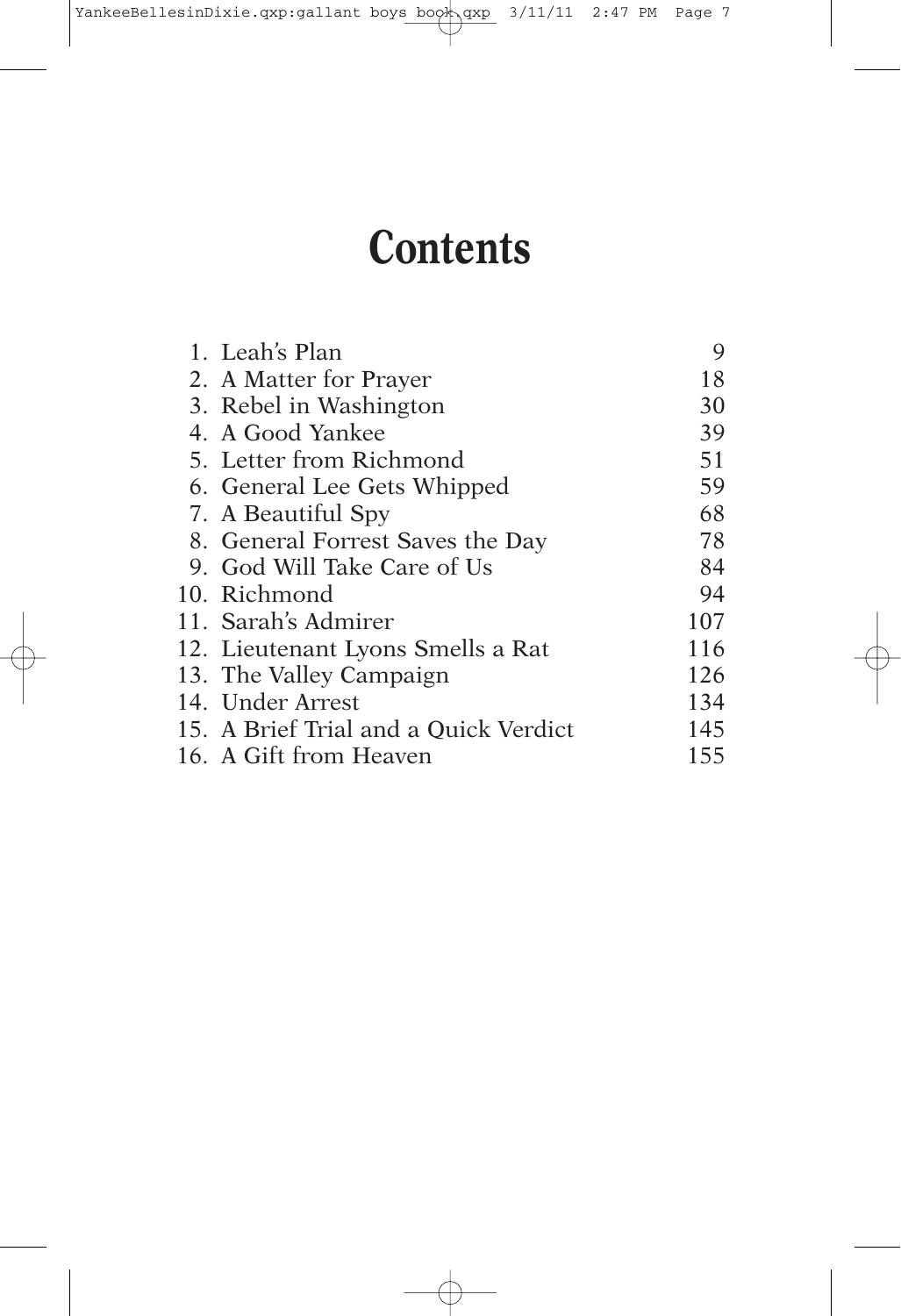## **1 Leah's Plan**

Leah—don't move!"

Leah Carter had stepped halfway over a rotten log in the woods, but at the sound of Jeff Majors's voice she froze where she was. At the same instant she heard a buzzing that made her blood seem to run cold. With her foot half over the log, she lowered her eyes to a diamond rattler thick as a man's wrist and poised to strike. Its needle-sharp fangs were white, and its rattles blurred as they sounded their dire warning.

"Don't move!" Jeff whispered again.

Leah longed to turn and run, but she knew that the striking snake would catch her in the leg if she tried that. She heard Jeff to her left and wanted to cry out to him to be careful.

She felt the sun beating down on her head as she stood rigid in position.

Suddenly Jeff sprang into her line of vision. He struck at the snake with a large stick, shouting, "Get back, Leah!"

Leah leaped backward and in her anxiety sprawled full length on her back. She scrambled to her feet and saw Jeff still thrashing at the snake with all his might. "Be careful, Jeff! Don't let him get you!"

Jeff straightened up and turned to her, his face pale, and said in a voice not quite steady, "I guess that'll take care of him!"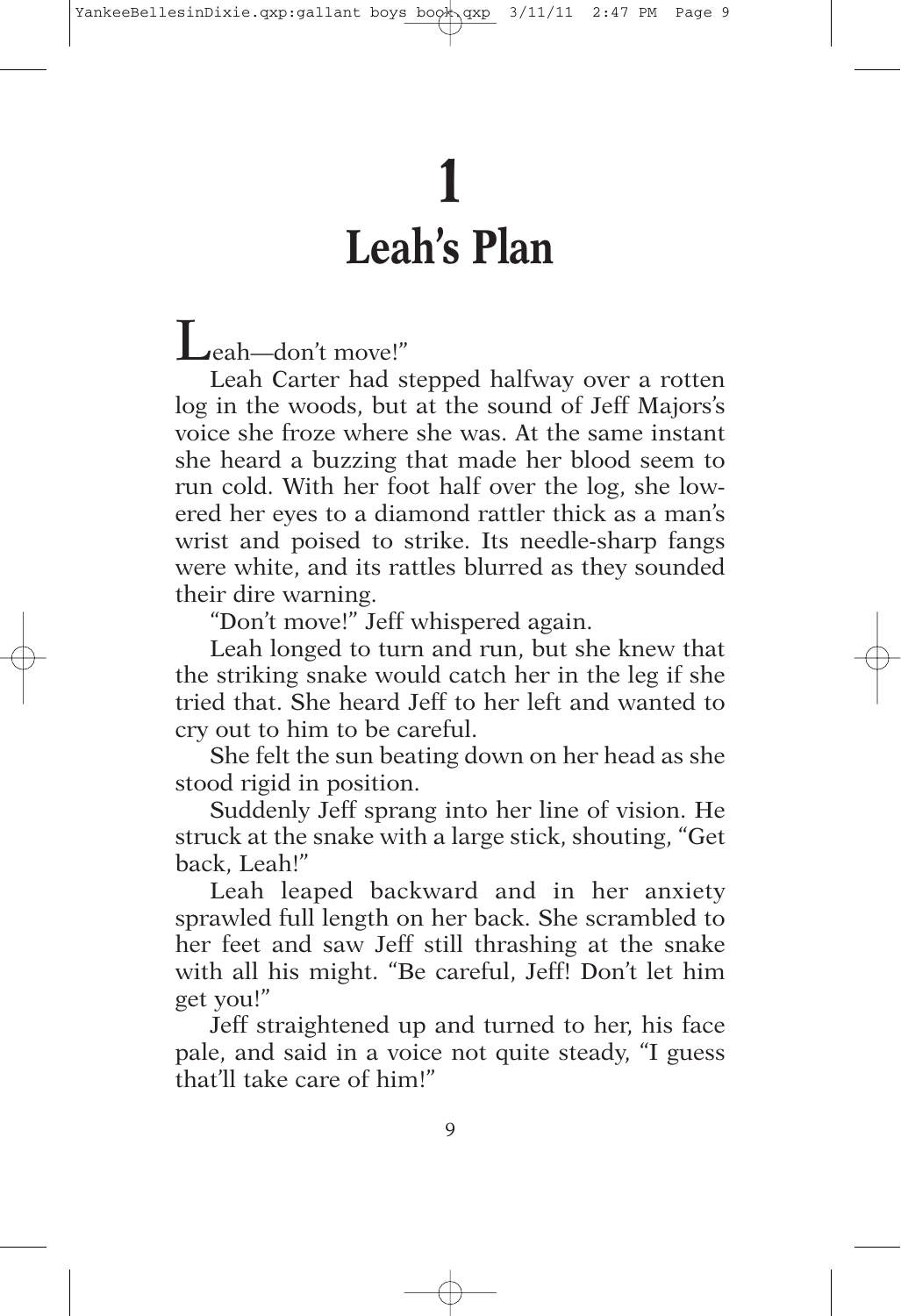Now that the danger was over, Leah suddenly felt sick. Her knees were weak and trembling. When Jeff dangled the snake over the stick, she cried out, "No, I don't want to see him!" She walked unsteadily away and leaned against a tall hickory. Her shoulders began to shake, and she put her head against the rough bark trying to hold back the tears.

Jeff dropped the snake at once and came to stand beside her. "Aw, Leah," he said uncomfortably, "don't cry. It's all over now." When she did not move, he tentatively put a hand on her shoulder and turned her around. Looking down at her, he muttered, "That was pretty close, but we made it all right."

Jeff Majors had the blackest hair possible and eyes so dark he was called the Black Majors by some of the family. Tall for his age and looking older than his fourteen years, he had large hands and feet. There was a look of durability about him. He wore a pair of worn tan trousers and a faded checked shirt, both somewhat small for him.

Leah pulled herself together, swallowed hard, and looked up. "You saved my life, Jeff. He—he would have gotten me for sure!"

"Well, I'm glad you didn't step on him. They're bad business."

Leah was sobered by the experience. "I could have died," she whispered. "You never think about such things until something like this happens."

"Sure. I reckon it pays to be careful in the woods—but when you're stepping over a log you can't always see what's on the other side."

\* \* \*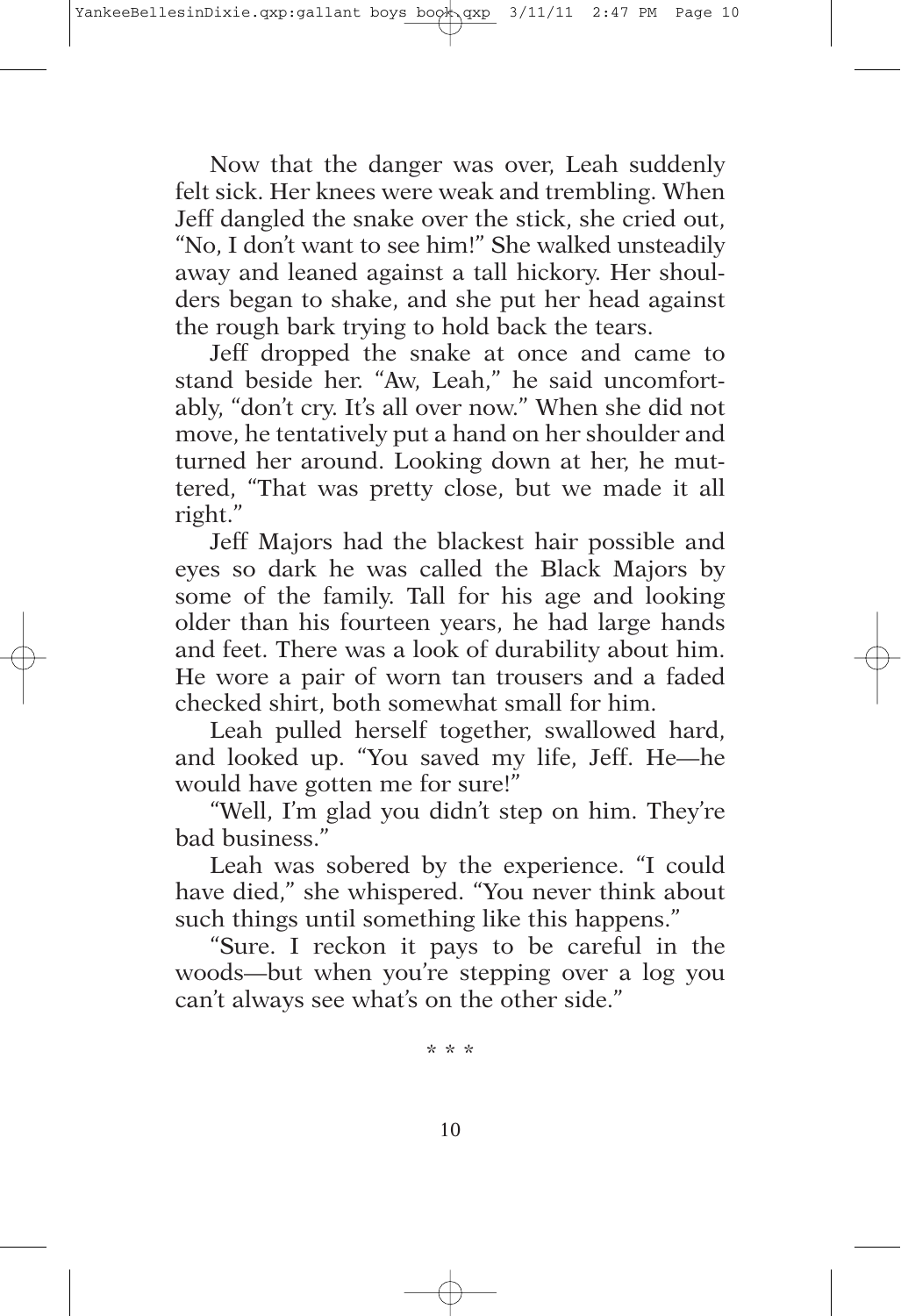Jeff looked down at Leah, thinking how pretty she had gotten in the last year. Today she wore a pair of faded blue overalls that had once belonged to her brother, Royal, but somehow she looked nice in them. One thing they had in common was their birthday—June fifteenth—but she was one year younger than he was. He admired her green eyes and blonde hair, now falling down her back, but to cover his embarrassment he said, "Well, you would've done the same for me."

"I don't know if I could have." Leah turned, and the two walked slowly along the forest path.

When they reached an opening in the trees, they paused and looked down into the wide valley. "I sure got lonesome to see that house of yours when I was gone to the army," Jeff murmured. He studied the Carter home, then lifted his eyes further. "Can't see our place from here. I missed it too— thought of it every day."

"Someday you'll all come back," Leah said softly. "The war will be over, and we'll all be together again just like we used to be."

The Civil War had shattered the little town of Pineville, just as it had other towns all over the country. Dan and Mary Carter, Leah's parents, had stood for the Union, but Jeff's father, Nelson Majors, had been Southern born. He had taken his wife and two sons South, settling in Richmond. Jeff's mother died soon after their arrival, bringing a new child, named Esther, into the world.

Looking down, Jeff thought of how it had been when they were growing up together.

Leah asked suddenly, "Do you have to go back and be a drummer boy, Jeff? Can't you just stay here until the war is over?"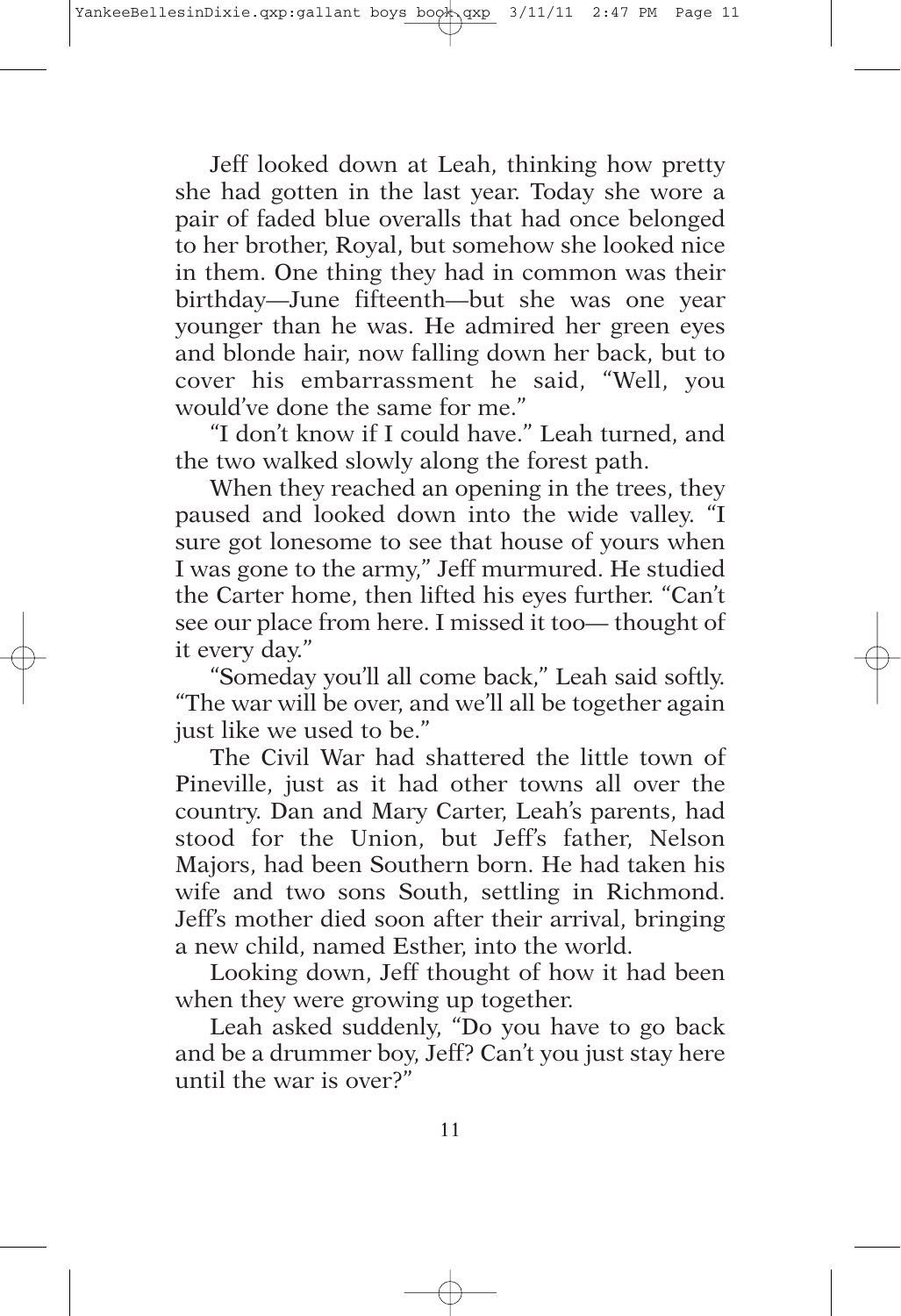"Why, I can't do that! I've got to be with my pa and Tom."

"But—but your father's in prison in Washington. He's not in Richmond."

Jeff's lips made a thin line, and he nodded curtly. "He won't be there for always. He'll get exchanged or . . . or . . ." The thoughts that ran through his mind disturbed him. His father had been taken as a prisoner of war at the Battle of Bull Run, and since that time Jeff had thought of little else except how to free him. Leah seemed to see that he was troubled. "Well, in any case, we've got Esther here. We'll take good care of her."

The Carters had volunteered to take the baby since Nelson Majors was in the army and had no way to care for a child.

Abruptly she looked at him and said, "Jeff, you know what I heard one time?"

He looked down at her curiously. "You hear a lot. What is it this time?"

Leah pursed her lips and looked thoughtful. "I read somewhere that if someone saves your life, you belong to that person somehow."

Jeff grinned. "Well, I guess you belong to me then. That means I get first helpings at the table tonight—and you have to wash all my clothes while I'm here."

Leah was more serious. "You always get first helpings—but I'll never forget how you jumped in there and killed that old rattler!"

"Oh, shucks, Leah, that was nothing." Jeff shrugged. But he was pleased with the way she looked at him. "I'm glad that I was there. I wouldn't want anything to happen to you. You're my best friend, aren't you?"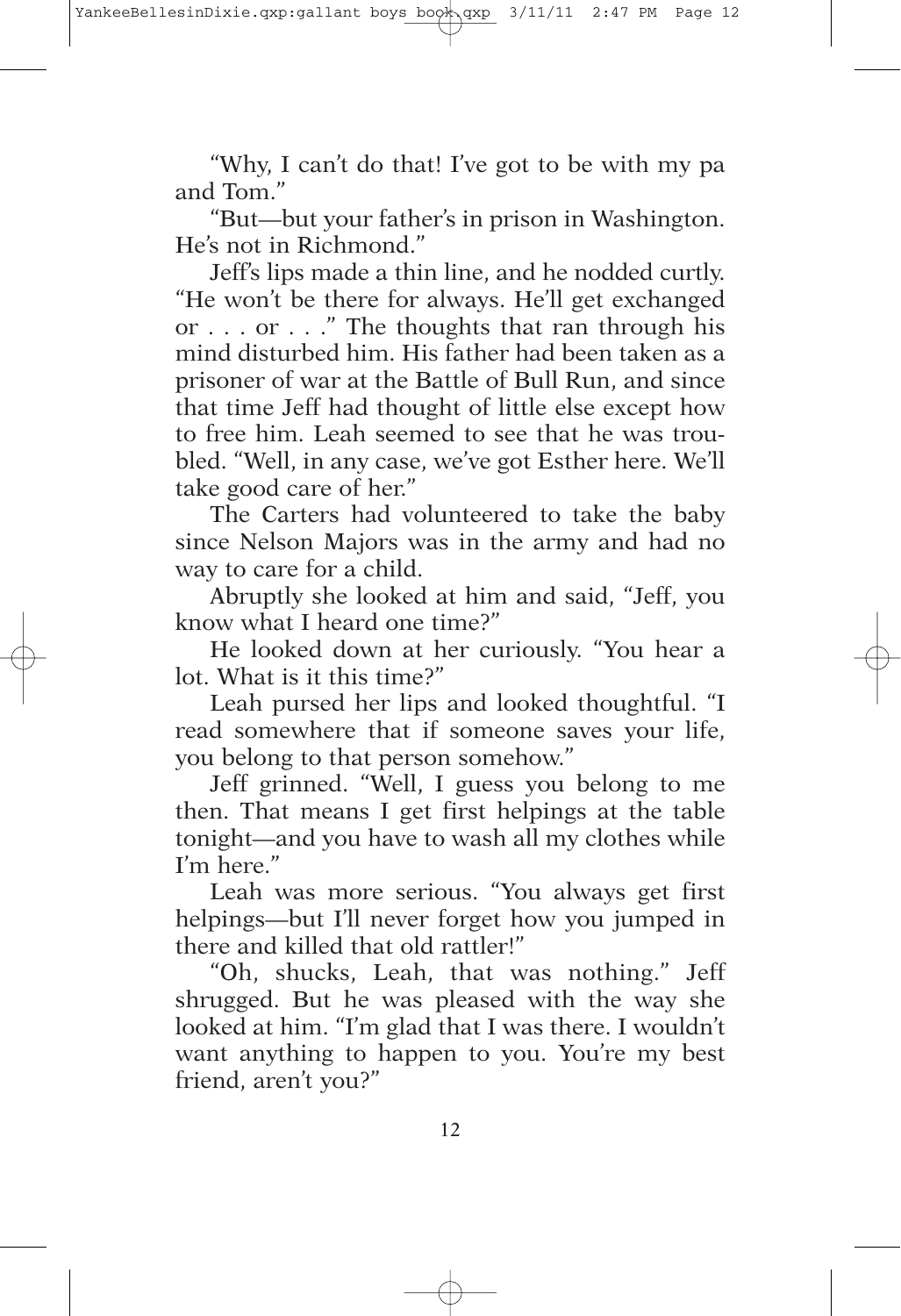She smiled instantly, her teeth looking very white against her tanned face. "Yes, we'll always be best friends."

Jeff was shy in many ways. Although he and Leah had been best friends for a long time, he somehow felt embarrassed to talk about it. "Come on, let's go see old Napoleon."

They walked quickly down the path, emerging finally at a bridge that spanned a sparkling stream. Leaning on the rail they watched the small minnows sparkle in the sunlight. Occasionally a fish would break the water, and Jeff said wistfully, "I wish I had a line here. I'd catch some of those bass."

"I don't see old Napoleon though."

"He's a pretty smart fish, and I caught him once. So I don't think he's going to be dumb enough to get caught again."

Jeff remembered. They had been at this very bridge when word came that the North and the South were at war. That had been the beginning of hard times for them both.

"That was really something when you caught old Napoleon," Leah said quietly.

Old Napoleon was a huge bass, legendary almost, that had been able to avoid being caught for years. But Jeff had snagged the huge fish on his last visit and managed to get him to shore.

"You let him go, Jeff. I never did really know why you did that."

Jeff traced his initials on the wooden rail with his forefinger and was silent for a moment. Finally he said, "I guess I just like things to stay where they are. Everything's changing so quick. When I was in the battle at Bull Run, for some crazy reason I thought about Napoleon. We don't have a home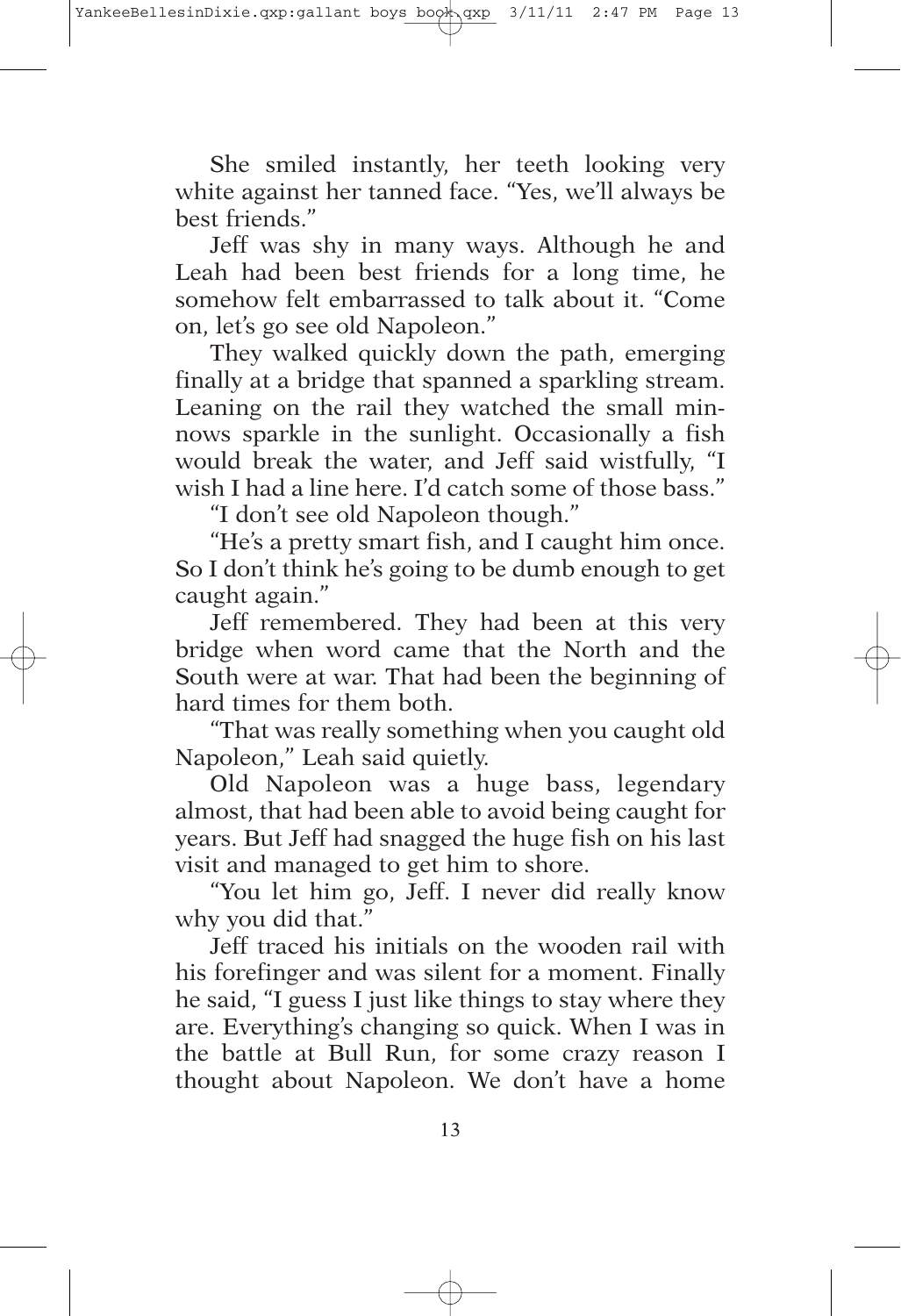here anymore, but I thought, *Well, as long as old Napoleon's there, not everything will change.*"

He thought again to the time he had pulled the thumping fish in, how he'd stared at him, then bent over and loosed the hook and let him go free. "Some of these days," he whispered, "when the war is over, I'll come back, and we'll catch him again, Leah."

"I don't know—I don't think I could eat old Napoleon. That would just be like eating Delilah." Delilah was the hammer-headed tomcat that dominated the Carter household.

Both of them laughed at the idea of eating Delilah, then they turned toward the house. On the way they stopped to look at several bird nests. For years they had collected wild bird eggs until together they had the best collection in the county. Leah had taken it when Jeff moved with his family.

"Look, Jeff, there's that tree where we got the wren's egg. Do you remember that day?"

Jeff stared up at the branches and thought for a moment. "And that's the day my brother Tom and your sister Sarah parked under it in the buggy." He smiled. "I sure felt bad about eavesdropping on them."

Tom Majors had been courting Sarah Carter before the war began. They were very much in love. Jeff only too well remembered perching in the tree with Leah when their buggy pulled up. Tom demanded to know why Sarah would not marry him. She had said it was because Tom may soon be fighting for the South but her brother Royal would fight for the North. "What would it be like if I married you—and you killed my brother—or he killed you?"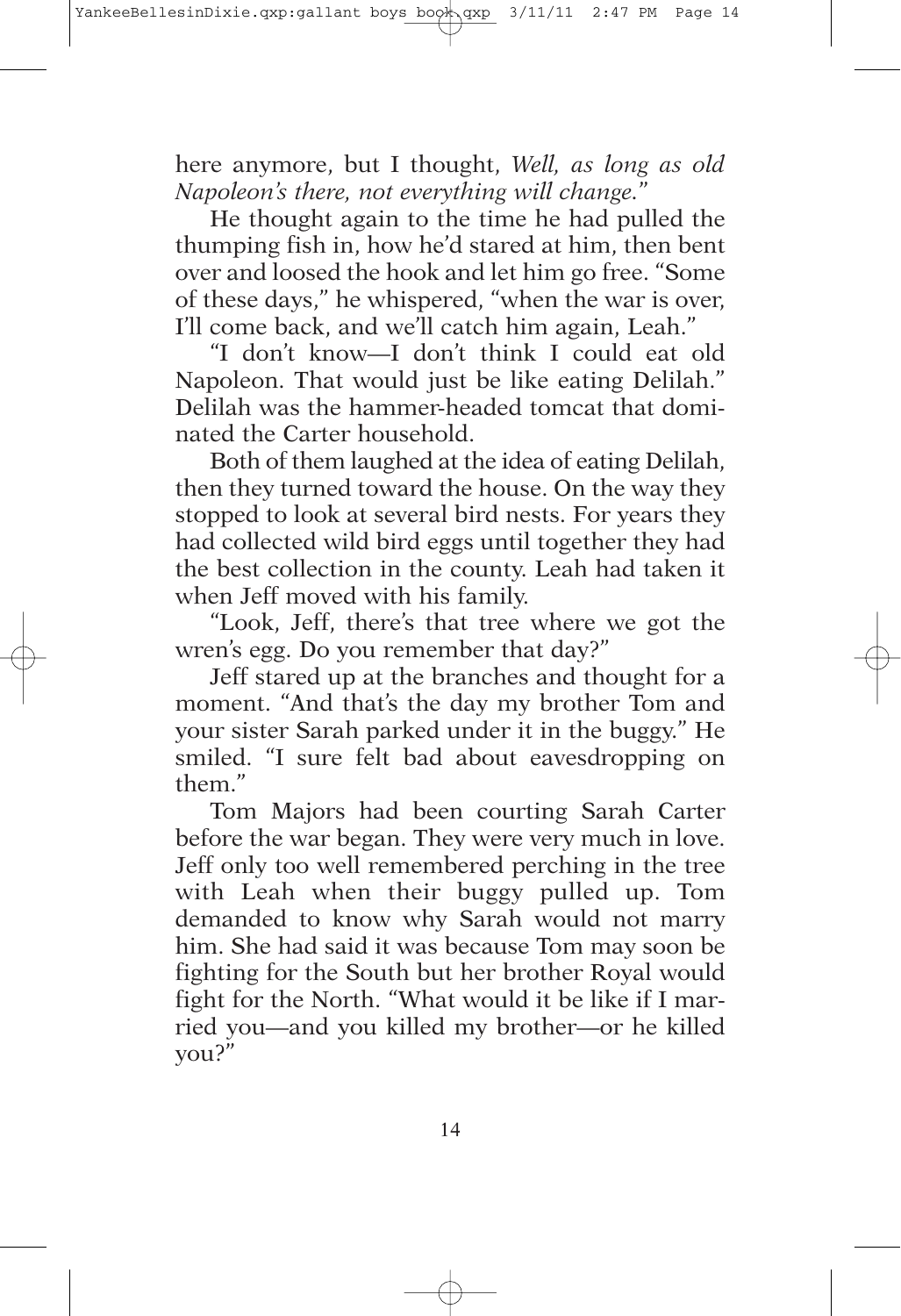Thinking of this, Jeff shook his head. "Things sure have gotten mixed up, haven't they?"

Tentatively, Leah touched his arm, drawing his eyes around to her. "One day it will be all right. The war will be over, and Tom and Sarah will get married. And Esther will grow up, and you and your father will come back and live in Kentucky again."

"You really believe that, Leah?"

"Yes!"

Jeff examined her face carefully. "I'm glad you do. Sometimes I doubt it—but I hope you always believe it, Leah."

When they got within a hundred yards of the house, Jeff suddenly halted and took her arm. "I'll be leaving here soon."

"Oh, *don't* go back to the war—you could get killed!" Leah pleaded, looking up at him with alarm in her eyes.

"Well, I'm not going back to the army right now." "Where are you going then?"

Jeff pulled off his straw hat and ran his hand through his black hair. He bit his lip. "I'm going to Washington—to see my father."

"Why—you can't do that!" Leah exclaimed. "You're in the Confederate Army. You're a drummer boy—not carrying a gun—but I don't think that matters!" She shook her head so that her blonde hair swung over her back. "You can't do it, Jeff! You'll get caught, and they shoot spies!"

"I don't care—I've got to do it!"

She stood there arguing with him.

Finally, when he said, "I'm going, and that's all there is to it," and she said, "You are the most stubborn boy on the face of the earth!" Leah seemed to have a sudden thought.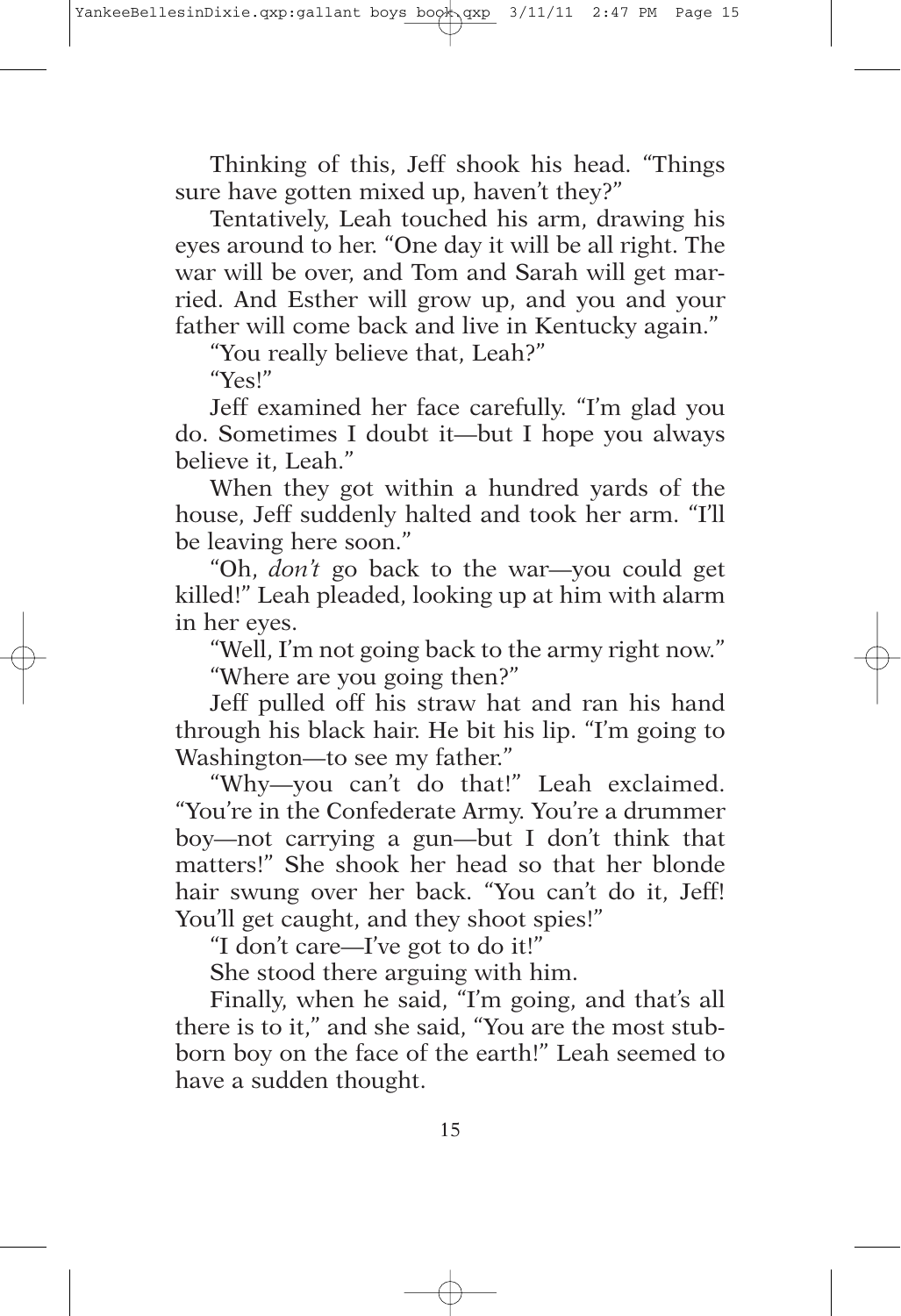"Well, you can't go alone," she announced. "You can go with me and Pa." Jeff stared at her. "What do you mean?"

"Why, now that Pa's a sutler, you know we follow the Union Army everywhere, selling them things. The army's just outside Washington, and Pa said last night we're leaving soon to take care of the soldiers."

Dan Carter had decided that it was God's will for him—even though he was not in good health—to follow the Northern army and sell supplies to the soldiers. In addition to the usual tobacco and paper and thread, he carried Bibles and tracts, which he distributed to the lonesome soldiers of the Army of the Potomac.

Jeff shook his head stubbornly. "No, that wouldn't be right. You both might get caught. Then we'd all three get shot."

"We won't get caught."

Jeff knew she was almost as stubborn as he was.

For a time she seemed to be thinking hard. Finally her eyes began to sparkle. "You can be our helper," she cried. "You don't look like a Southern spy. Just wear those old clothes you've got on, keep your mouth shut, and nobody will ever know but what you're just a helper."

They talked excitedly, and by the time they got back to the house and went to find her father, Leah had already thought of a plan. She explained it carefully to her father.

Daniel Carter was a thin man with a rather sickly look and faded blue eyes. He listened, his eyes on the two of them, his mouth firm under a scraggly mustache. He had been badly wounded in the Mexican War and could not join the army now, but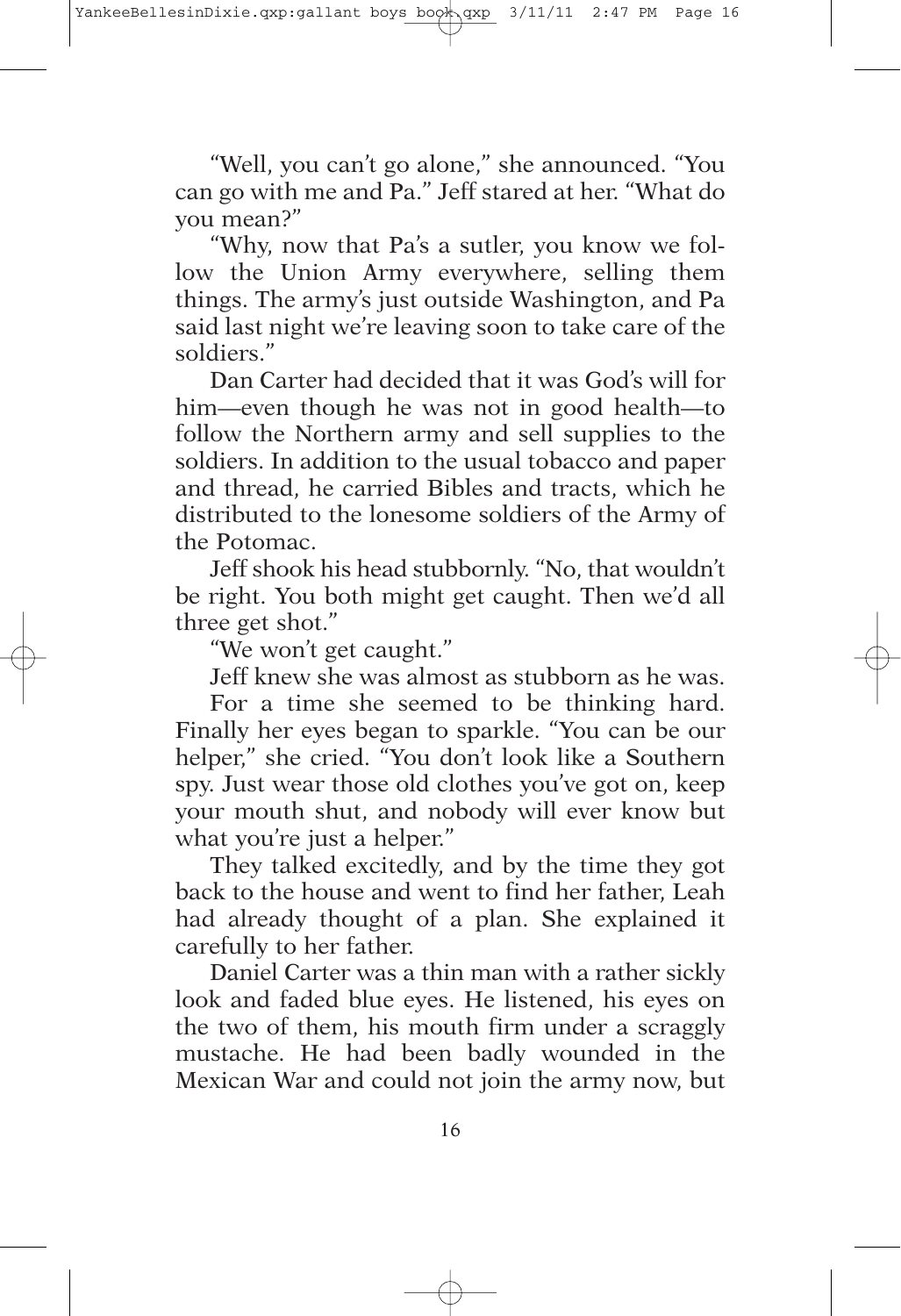he wanted to serve his country. When Leah was finished, he nodded slowly. "Well, I think that may be the thing to do." He cut off Jeff's protest by saying, "You don't know this young lady like I do, Jeff. When she gets her mind set on something, she's as stubborn as a blue-nosed mule!"

"Pa, don't say that!" Leah exclaimed. "I'm not a bit like a mule!"

"Well, you're a lot prettier than one." Her father smiled. "But I still say you're just about as stubborn." Then he turned back to Jeff. "We'd better do it that way, Jeff. I know you're worried about your pa. You can go with us, and we'll see if the Lord will help us get to see him."

Jeff swallowed hard. The kindness of this family was more than he ever bargained for. When they had agreed to take his newborn sister, Esther, for as long as necessary, he'd thought they were the finest people in the world. Now he knew so!

"Thanks, Mr. Carter. Me and Pa and Tom, we won't ever forget you for this!"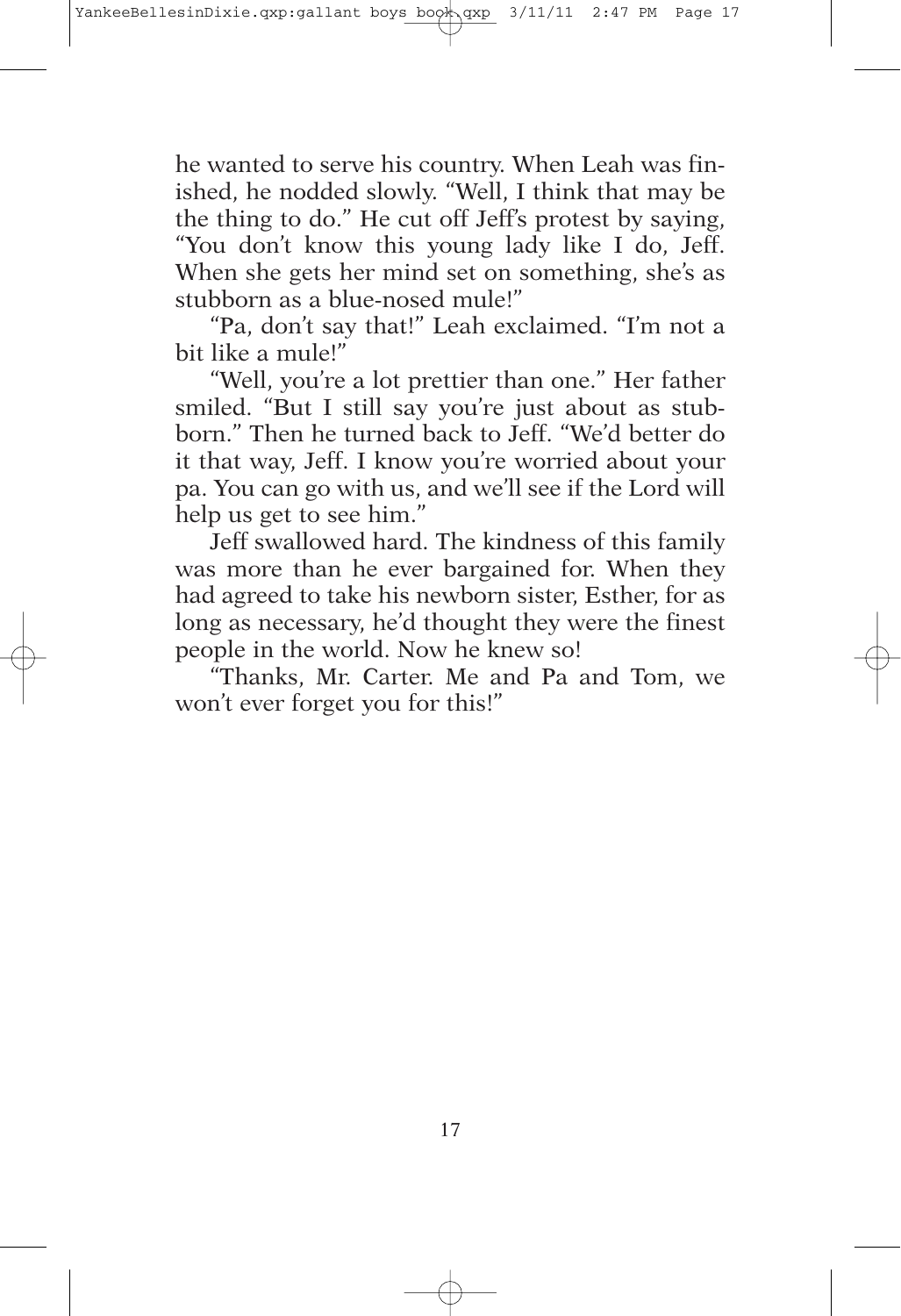## **A Matter for Prayer**

Mama, I think Esther's the prettiest baby in the whole world!" Leah was holding Jeff's baby sister, making dimples in her rosy cheeks, and stroking her fine blonde hair.

Mrs. Carter stopped folding blankets and smiled over at her daughter. "You love all babies. You never saw an ugly one in your whole life."

"An ugly baby?" Leah was shocked. "Why, Ma, there's not any such thing!" She swung the child around in her arms and stuck her finger in the creases of her fat neck. "You're just the prettiest one, now aren't you?" she cooed.

Her sister, Sarah, sitting across the room churning, didn't break her stroke as she smiled at the pair. "I wish you did all your other work around here as well as you take care of Esther."

Sarah was a beautiful girl with dark hair and blue eyes. She had an oval face and a beautiful creamy complexion. However, she had not been as lively since the war started—especially since Tom Majors had left to join the Army of Northern Virginia.

But now she seemed to shake off the sadness that had come to be almost habitual and found a smile. "I thought you and Jeff were going to go trot lining."

"We are. I'm supposed to meet him down at the river." Leah put the baby into the cradle her father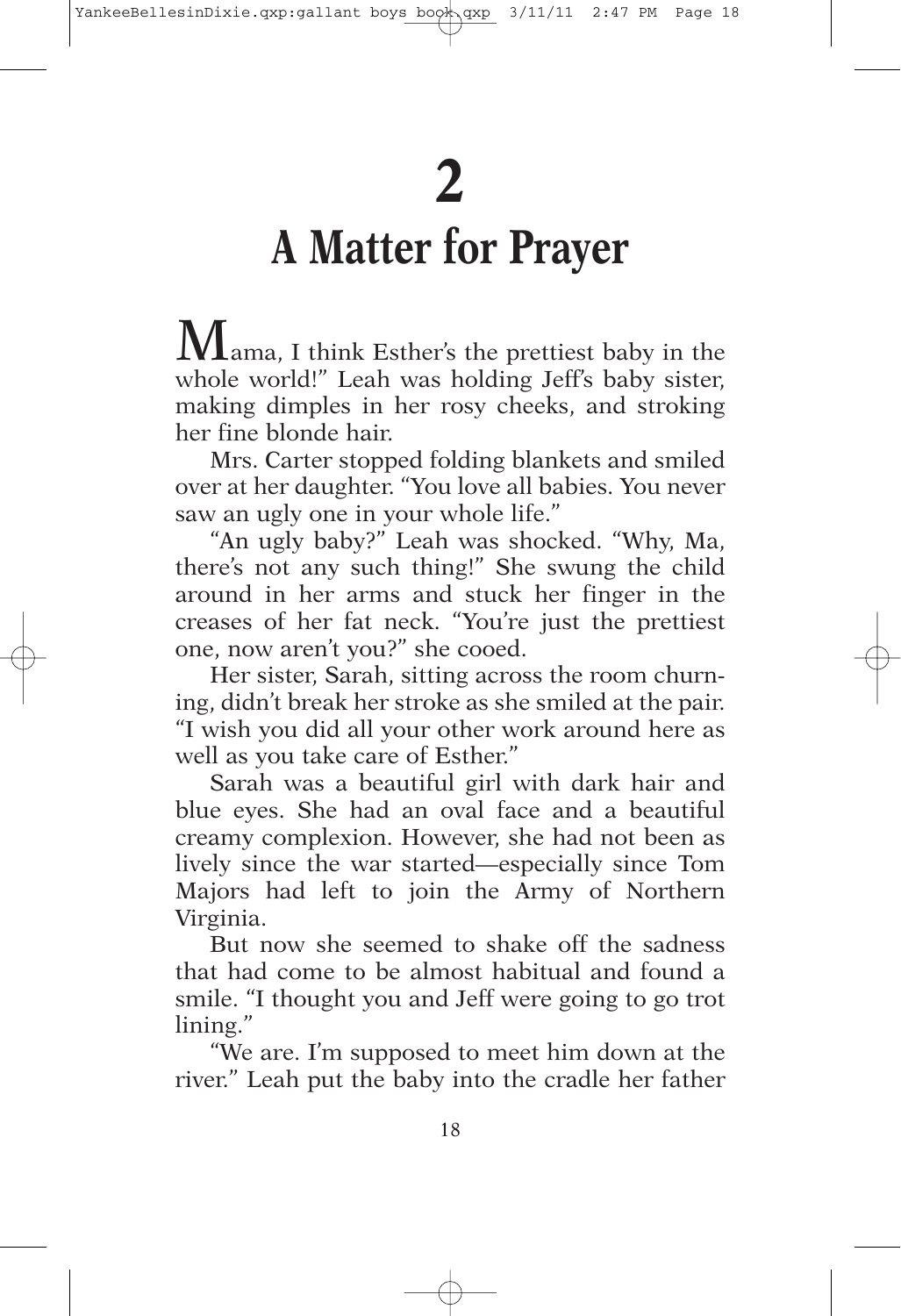had made and ran her hands once more over the silky hair. "I'll be back, but you'll be asleep. I'll see you in the morning, Esther."

Leah's younger sister, Morena, was standing beside the cradle. She was eight years old with dark hair and powder blue eyes. She was pretty, but her mind had never developed.

"You take care of baby Esther, Morena," Leah said, hugging the younger girl. "I'll bring you a fish when I come back—all right?" She got no answer. She never did. However she did get a smile from Morena.

"Don't you fall in the river and drown," her mother said sternly.

\* \* \*

Mrs. Carter folded the last blanket as Leah ran out of the room. Then she said to Sarah, "She's enjoyed Jeff's visit so much. They've always been such great friends."

Sarah continued to churn. "I hate to see him go back. Leah will miss him, almost as much as I—"

Mrs. Carter looked up quickly. "As you miss Tom?"

"Yes. I sometimes don't think I can stand it, Mother! He can be killed any day." She sighed and made a few strokes with the churn handle. Then she asked, "Do you think this war will ever be over?"

"All wars are over, sooner or later—and the good Lord will take care of Tom—and Royal too. We'll just have to keep praying."

\* \* \*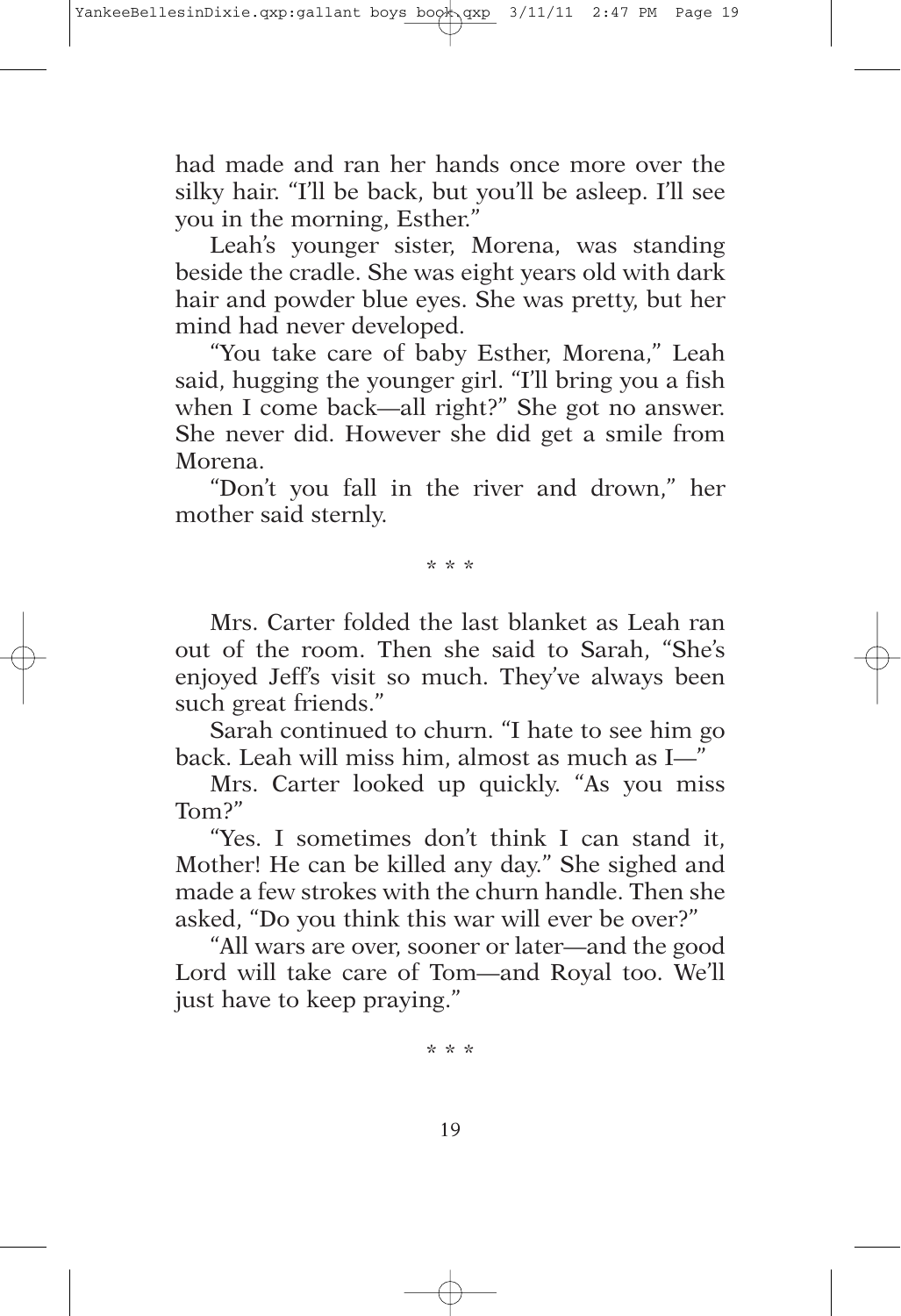Leah ran up to her room and put on her faded overalls. They were ragged and patched, but they were comfortable. It would be cold on the river, so she grabbed a blue woolen sweater. Stopping suddenly before the small mirror on the wall, she looked at herself, then shook her head. "You giant you, why can't you be small like other girls?"

Leah saw herself as a giantess, and her mother had a time with her when she began stooping. "Leah, be as tall as God made you!" she'd said.

Remembering her mother's words, Leah straightened her shoulders involuntarily. She picked up an old black felt hat that had belonged to Royal, then dashed out the door.

The sun was far down in the west, throwing its red beams over the valley as she ran along the road. Already she could hear the night birds calling softly.

When she reached the river she saw a flickering fire and Jeff Majors sitting beside it, feeding sticks into the blaze.

"I've been waiting for you. We've got to get that line out before it gets dark."

"I'm ready."

"What've you got in your sack? Something to eat, I hope!"

"I knew you'd be hungry—you always are. Anyway, Royal's coming later," Leah said. "Right after dark. He's going to be our chaperone."

"Chaperone! What's that?" Jeff demanded.

"Oh, kind of a babysitter for boys and girls like  $\overline{11S}$ ."

"Well—" Jeff shrugged "—maybe he'll be some help running the lines. Come on, let's go get the trot line out."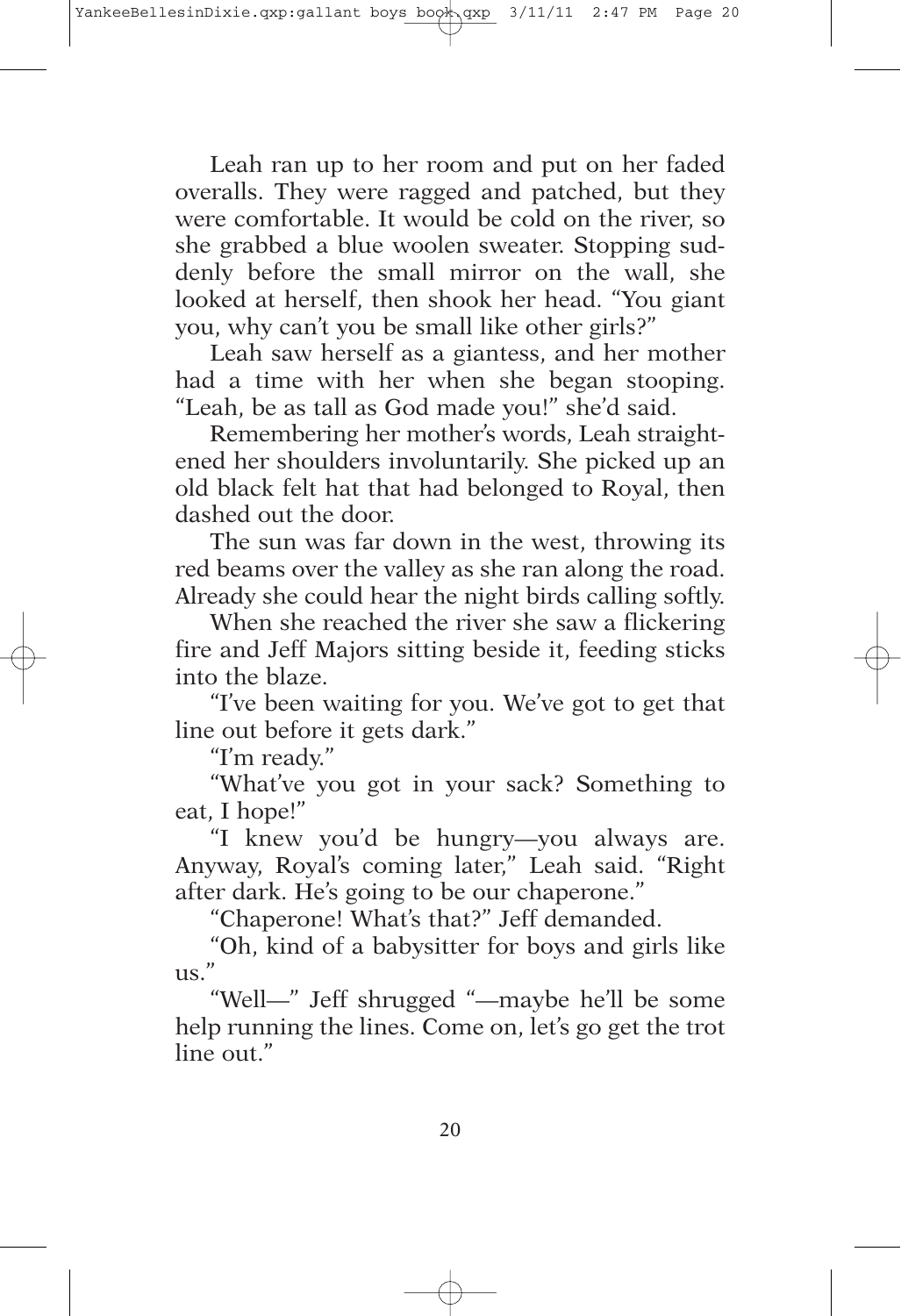They clambered into the twelve-foot-long john boat. Built out of cypress, it would float even if full of water.

Jeff shoved off with a paddle. "I know a good place," he said. "We're going to catch more fish tonight than you've ever seen, Leah!"

He paddled toward a bend in the river, then got out his long cord. He tied it to the base of a small tree, then paddled across the river, letting the current take the boat a hundred yards downstream. There he tied the other end to another sapling. "Now," he said, "let's get the hooks on. You pull the boat along, and I'll tie them."

"All right. And I'll put the weights on too."

Leah loved trot lining. She had learned how from Jeff and her father when she was just a child. As they moved along the line, Jeff took hooks attached to twelve-inch strings and tied them to the heavy line about six feet apart. Leah's job was to attach an iron weight every twenty feet to keep the line on the river bottom.

They accomplished the job quickly, and when they got to the other side, Jeff said, "Now, you can do the fun part—baiting the hooks."

Leah turned up her nose. "That bait stinks. I hate that job!"

"You should have stayed home then." But Jeff grinned. "Catfish bait's supposed to stink. That's what makes them bite. But I'll do it. You pull the boat along."

Glad to get out of the baiting job, Leah hauled the boat slowly while Jeff baited every hook.

When they got to the other side, he put the top back on the bait can. "Now, we'll wait an hour. Let's go back to the fire."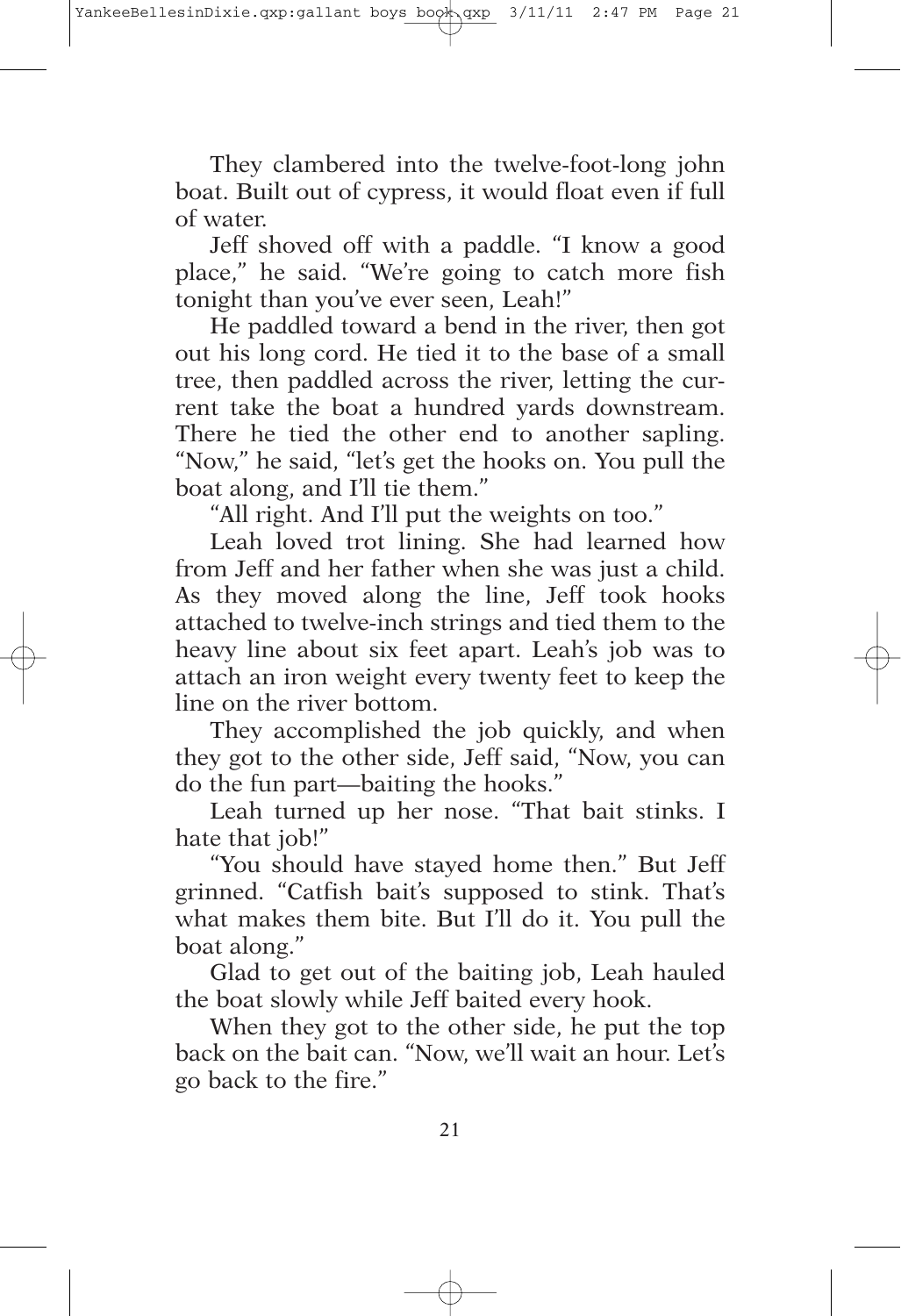As soon as they sat down, Jeff said, "I'm hungry. Let's eat!"

"We just got here!" Leah said indignantly. "You'll be hungry at midnight."

"I don't care. I'm hungry now. What's in your sack?"

Leah picked up the large bag, reached inside, and pulled out a smaller package. "Funnel cakes." She grinned broadly. "If you're good, you can have some."

"*Funnel cakes!* Gimme!" Jeff cried and took one from her hand. He bit into it and chewed slowly, closing his eyes. "Nobody can make funnel cakes like your ma. I wish I could take these back to camp with me—these and about a thousand more. They wouldn't last long with all those hungry soldiers though."

Leah took a funnel cake for herself and sat back and nibbled at it. "Tell me about the army, Jeff. What's it like?"

"I've already told you everything."

"Well, tell it again," she urged. "You don't know what it's like being stuck at home and the war's going on and we don't know anything. Tell me, Jeff."

Jeff took a bite of cake, chewed on it thoughtfully, then began. He told what it was like to be a drummer boy learning the different signals. "The troops, they couldn't go anywhere without us. We tell them when to charge, when to rally on the flag, when to go to the right or the left, when to retreat."

"You have to be awful close to the fighting then, don't you, Jeff?" Leah said. "Aren't you afraid?"

"I was only in one battle, but I was plenty scared that time, with bullets flying everywhere. I guess I was thinking most that I couldn't show the white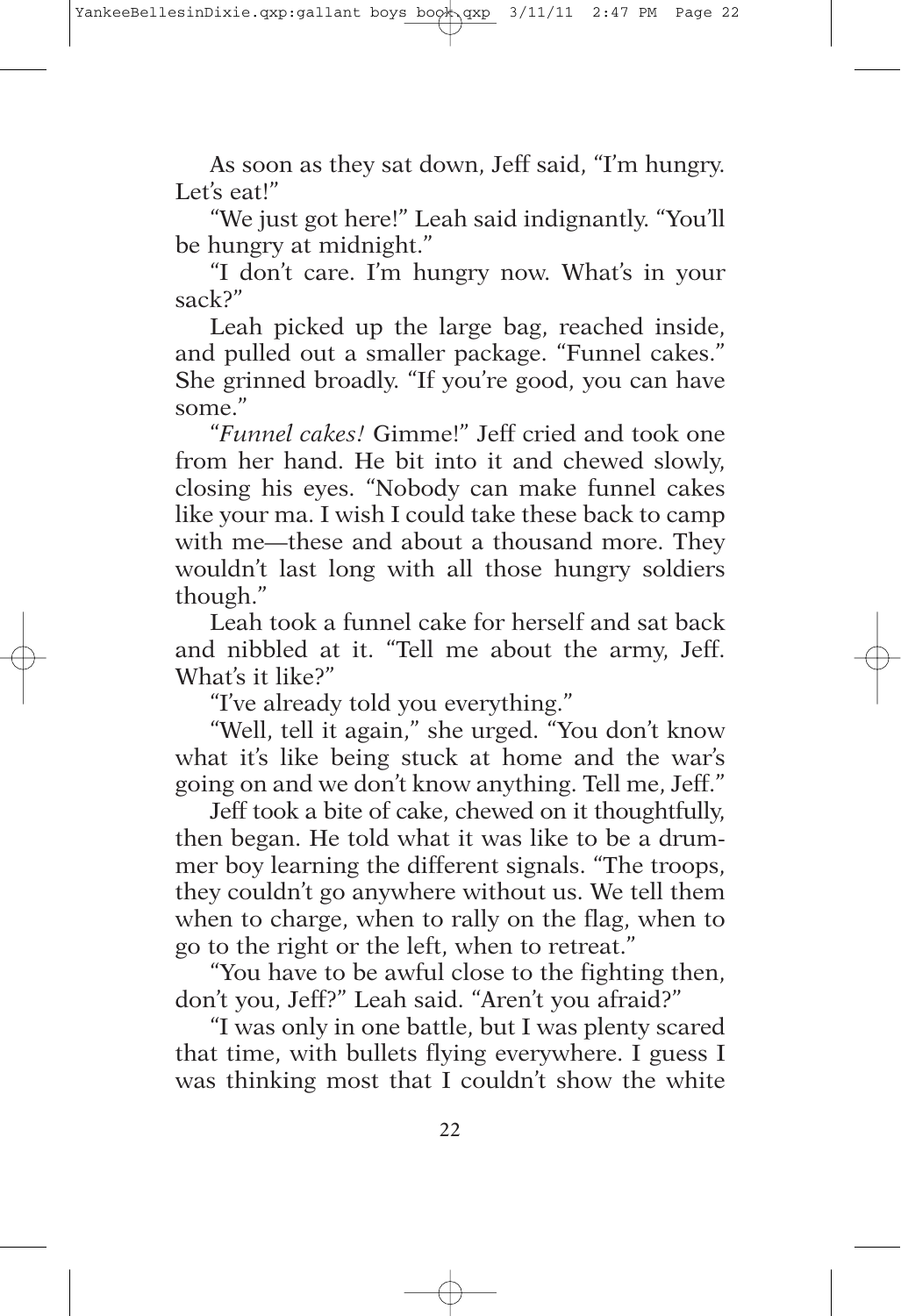feather. I couldn't let Pa or Tom see how scared I was—or the lieutenant. But I reckon all of us felt that way when we charged across the field."

Leah hesitated. "What was it like—to see people killed?"

Jeff swallowed the last morsel, and a moody look crossed his face. "I hated it," he said simply. "Seemed foolish to me. There was one fellow not much older than me. Well, just before the battle he told me how he was just about ready to get married. He was just in for ninety days—just wanted to see the battle."

The fire crackled, blowing sparks upward into the darkness where they seemed to mingle with the stars that were coming out overhead.

Jeff looked thoughtful and sad. "His name was Tim O'Reilly. His girl's name was Julia. He'd known her all his life, and they were planning a big wedding. He was going to get a little piece of land, he said, as soon as he got back to Alabama." He took up a stick and poked the fire. "He never made it though."

"I wish you didn't have to go back," Leah said again.

The two sat for a while, and then he said abruptly, "Tell me about being a sutler. What's that like?"

"Oh, it's not bad, not like—not like being in the fighting. We stay way behind the lines. The men come, and they buy paper to write letters, and they ask for tobacco and stamps and all sorts of things."

She continued to tell him about following the Army of the Potomac, and finally she lifted her head. "Listen, somebody's coming. Royal, I guess."

Sure enough, Royal Carter emerged from the darkness and came to the fire. He was nineteen and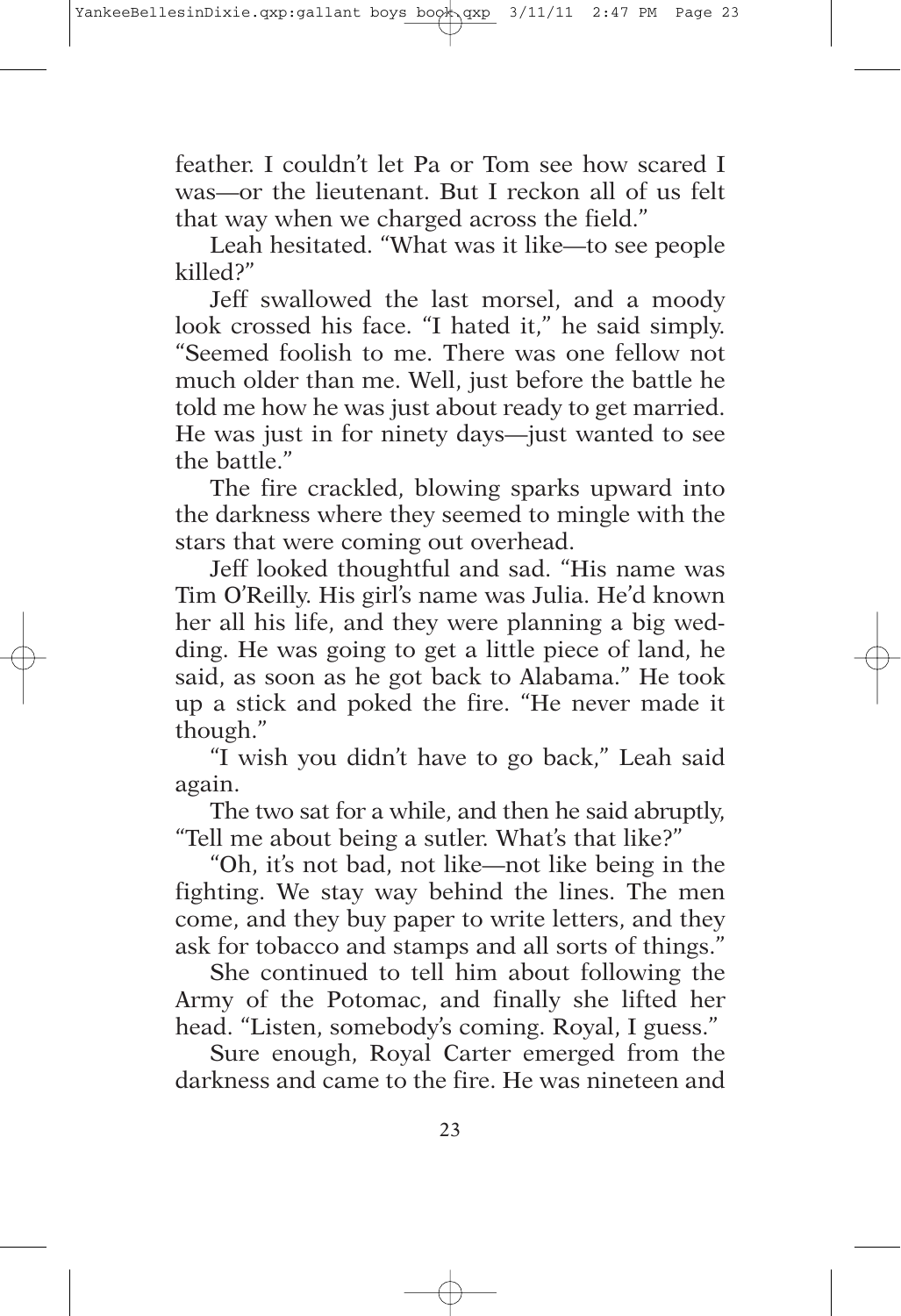not tall but thick and strong with blond hair and blue eyes. He wore a ragged mustache and sideburns and was called "The Professor" by the men of his regiment because he had been to college.

"Well, how many fish have you caught?"

"Just waiting for you to go run the lines the first time, Royal," Jeff said. "Haven't heard any splashing, though, so maybe we ought to wait a while. Sit down and have something to eat."

Royal sat down and took some of the funnel cakes that Leah offered him.

Jeff had always admired Royal. He was the smartest man Jeff knew. He was his brother Tom's best friend, and the three of them had hunted together and fished together for years. At times, when Tom would have left Jeff at home, Royal would say, "Aw, let him come with us, Tom," which had endeared him to the younger boy.

After they had talked for a while, Jeff said, "Let's go run the lines now. We can all three get in the boat. You can pull us across, Leah, I'll take the fish off, and, Royal, you can bait up."

"No—" Royal shook his head "—I'll take the fish off, and *you* bait up. I don't want to get that bait all over me. It stinks too bad."

Jeff laughed, "You Carters are mighty fine folks —can't get your hands in a little fish bait. Well, that's OK. Us working folks will take care of that."

Leah got in the prow of the john boat, Royal positioned himself on the middle seat, and Jeff got in the stern.

"All right, Leah, haul us across," Jeff said.

Leah took the line up and began to pull the boat across the river. She got to the first hook and said, "Something got the bait."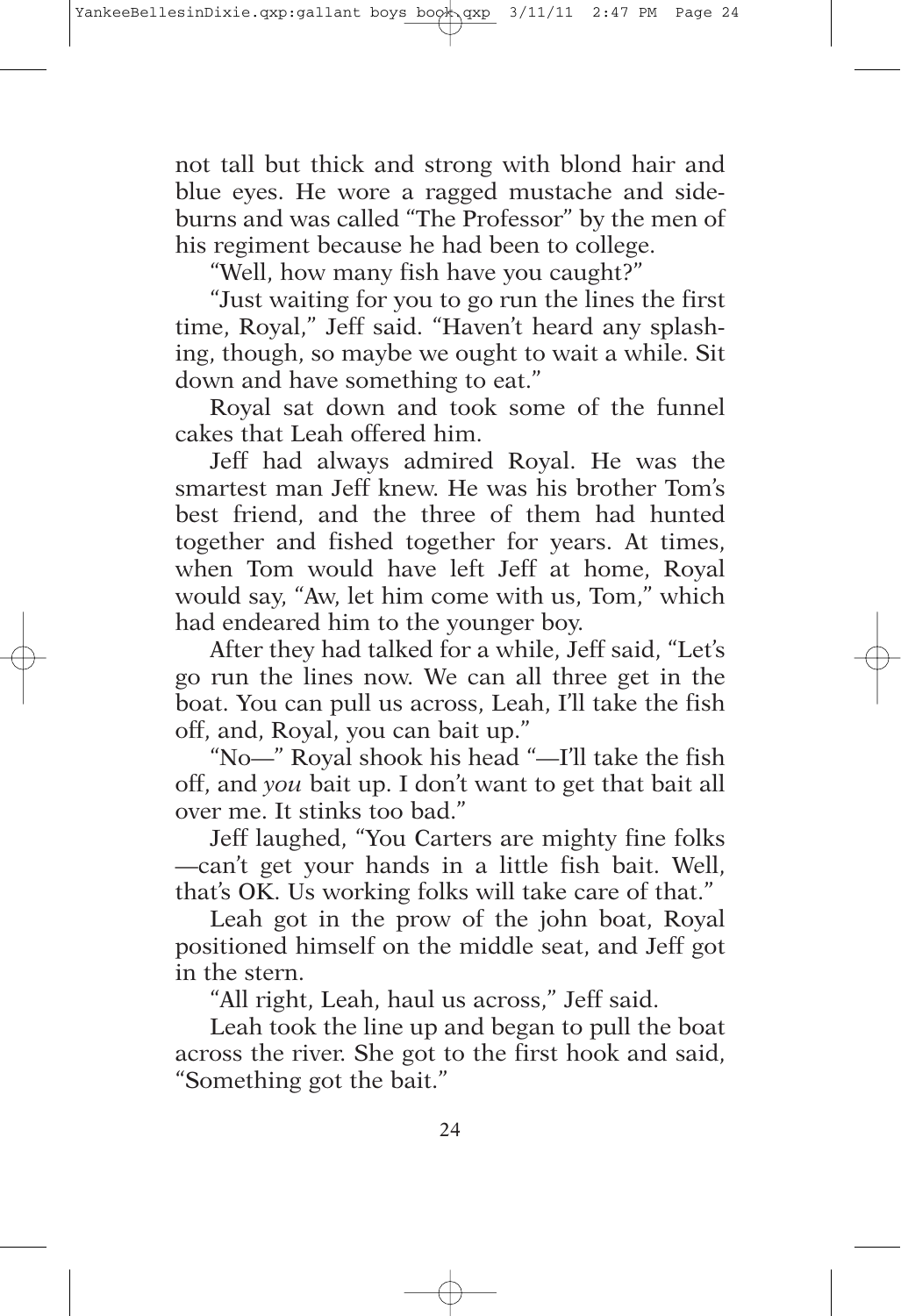"Rats," Jeff said. "I hope it's not going to be nothing but a bunch of bait-stealers tonight." He reached into his bucket, picked up a piece of bait, slipped it on the hook. "Let's go."

The first three hooks were bare, and Royal and Jeff baited them again. And then Leah cried out, "There's something on this one!"

"Watch out now! Let me get him!" Royal yelled. He always got excited when a fish was on the line, and as Leah drew the boat past the fish, he pulled it up saying, "A good one! Must go three or four pounds!"

"What kind is it?" Jeff asked. "Bullhead or blue channel?"

"Bullhead. Still good to eat though." Carefully Royal put his thumb in the fish's mouth, avoiding the spines that stuck out on each side of the broad head and out the top of the skull. The spines were poisonous and could cause painful wounds. He removed the hook, slipped the fish onto a stringer, and dropped it over the side. "OK, bait this one up."

Jeff slipped the bait on the hook and complained, "All the fun in this is catching the fish. I get to do all the work, and you get all the fun."

"When you get to be an old man like me, you can take the fish off," Royal teased.

Jeff knew Royal felt a real affection for him though and was glad the two of them happened to be home at the same time.

They moved slowly across the line, taking four fish off, three or four pounds each. And then, when the hooks were all baited again, they went back to the fire.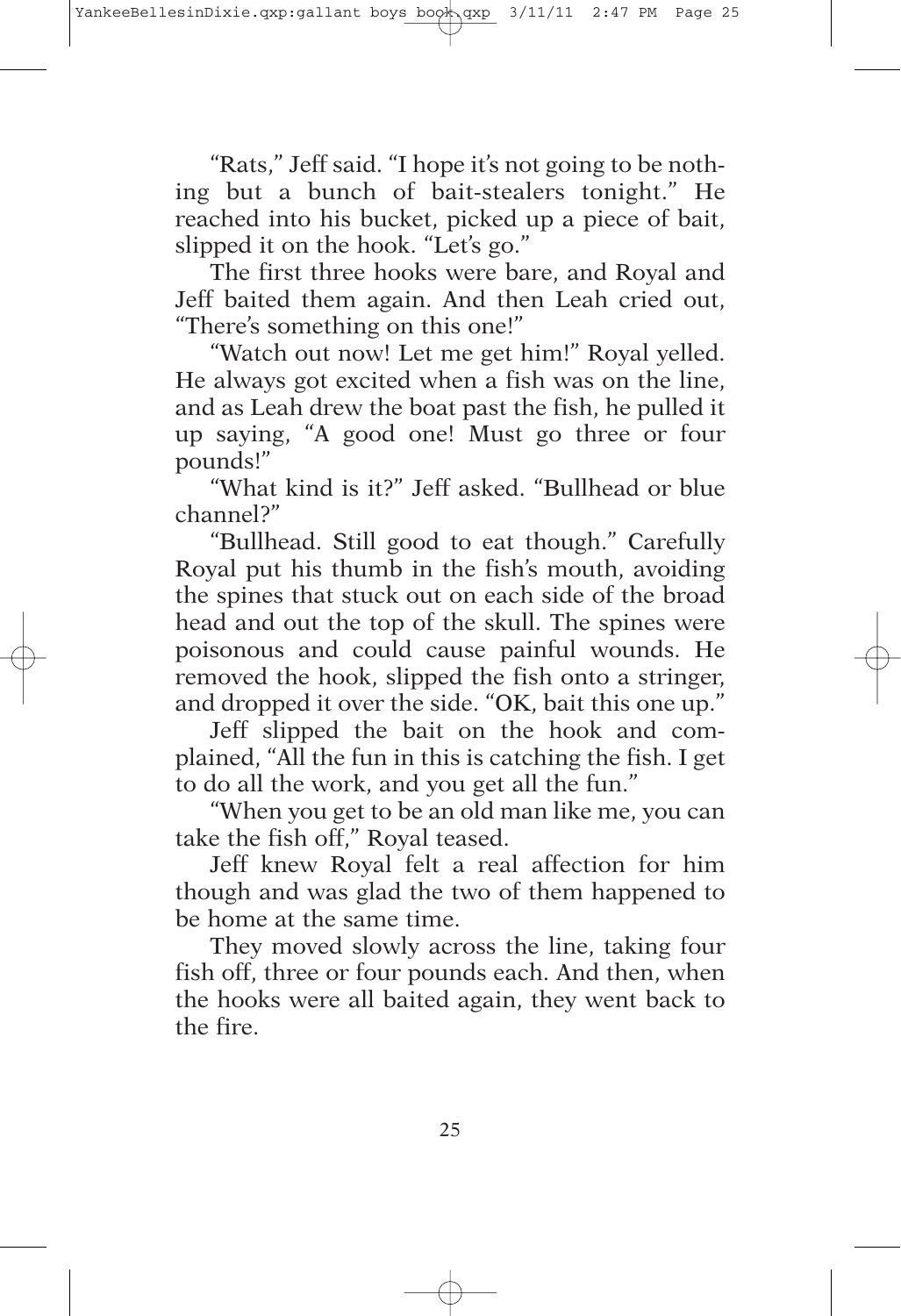Royal said, "We got to do better than this." He sat down and reached into the sack. "Let's eat some more funnel cakes."

They sat eating cakes and listening to the night sounds. It was August and hot, but the wind off the river was cool, and they enjoyed it. Three times they ran the trot line. In between times, they talked as they sat around the fire. Once Leah and Jeff stretched out and slept for an hour.

Finally, at three in the morning, Jeff said, "I guess we got enough fish. We better go in, I reckon."

Royal, leaning back against a tree, said, "I wish Tom were here."

Jeff looked at him quickly. "Me too. We've sat around lots of campfires, haven't we, Royal?"

"Sure have." Royal stared into the fire thoughtfully.

Silence surrounded them, and they heard far away the sound of a coyote wailing at the moon. Finally Royal said, "He's all right, isn't he?"

"I guess so. He was when I left—but you know how it is, Royal." There was fear in Jeff's voice, and uncertainty.

Royal said, "You worry about him, I know. I do too."

\* \* \*

Back at the house, about dawn, Jeff and Leah went to an outside table to clean the fish. He was wearing a pair of old faded overalls, and a slouch hat was shoved back on his head.

"Royal's worried, isn't he?" she asked him. "I can tell."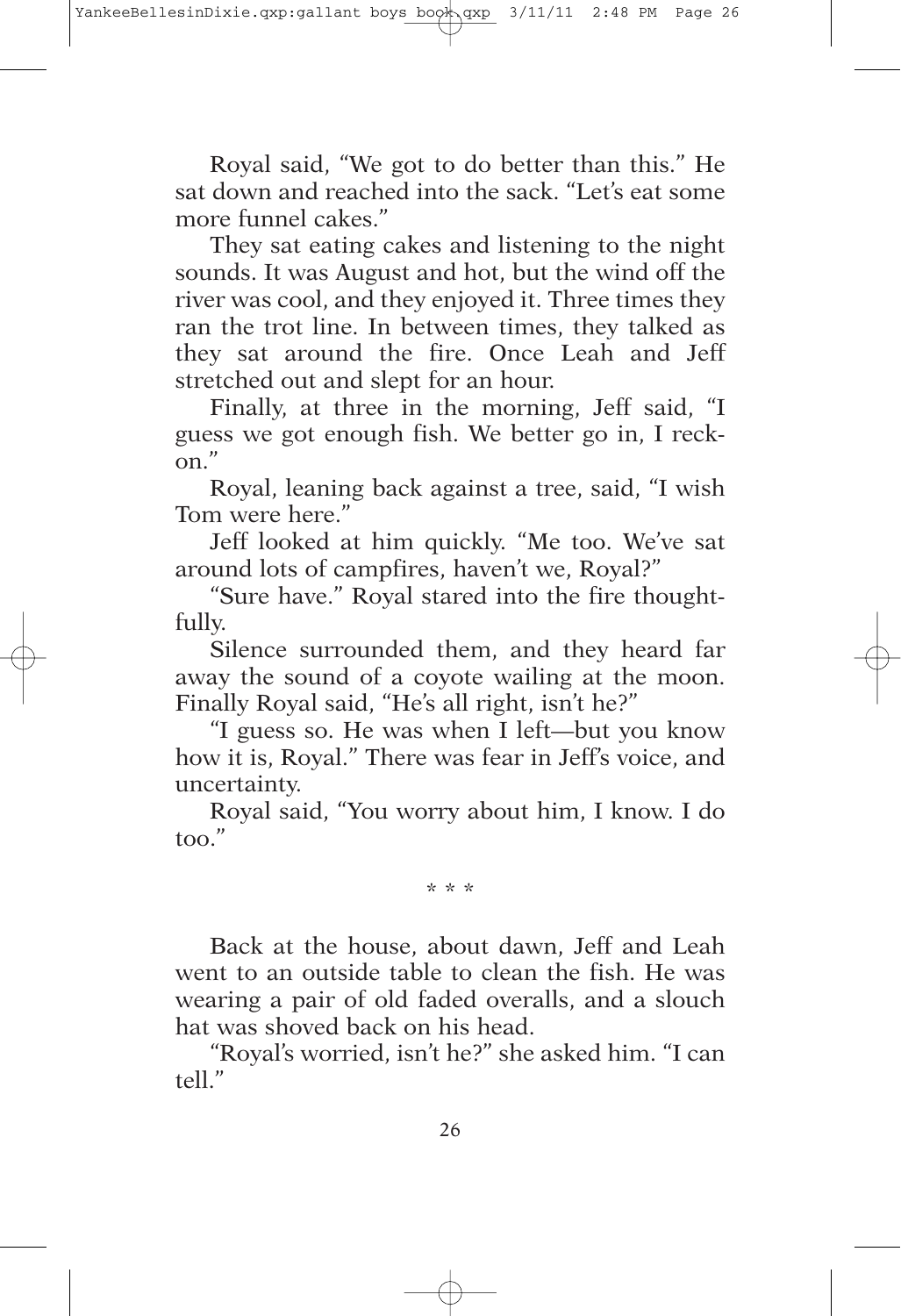"I guess everybody is. This war's crazy—brothers shooting at brothers! There's Royal on one side and my brother on the other side. The best friends that ever were—and now they might have to kill each other." He reached down, took the tow sack, and spilled the catfish into a pail. The fish thumped wildly about.

Jeff had dressed many catfish, and he did it quickly and efficiently, using a pair of pliers. When one was clean, he threw the trimmings into a small bucket and the pink body of the fine fish onto the table.

Then he said to Leah, "I can't seem to believe it's going to come out all right. There's my father in jail, and we hear the prisoners die by the hundreds in those prisons."

"Jeff, you can't think like that," Leah protested. She watched as he picked up another fish moodily and began cleaning it. "You've got to remember that God is going to answer our prayers. He'll take care of our men in His own way."

"I don't know about God anymore."

Leah reacted to his words as though struck. "Why, Jeff, you know God's good!"

He turned, holding the pliers in his left hand so tightly that his fingers were white. "If God's so good, why did He let this war happen? Why did He let my father be in prison? Why did He let that boy get killed who was about to get married? I don't see anything good about it."

"But, Jeff, you can't talk like that!"

Jeff's face was pale, even in the dawn light. "Leah, my mother died. I don't have any home anymore. My father's in prison. Maybe my brother's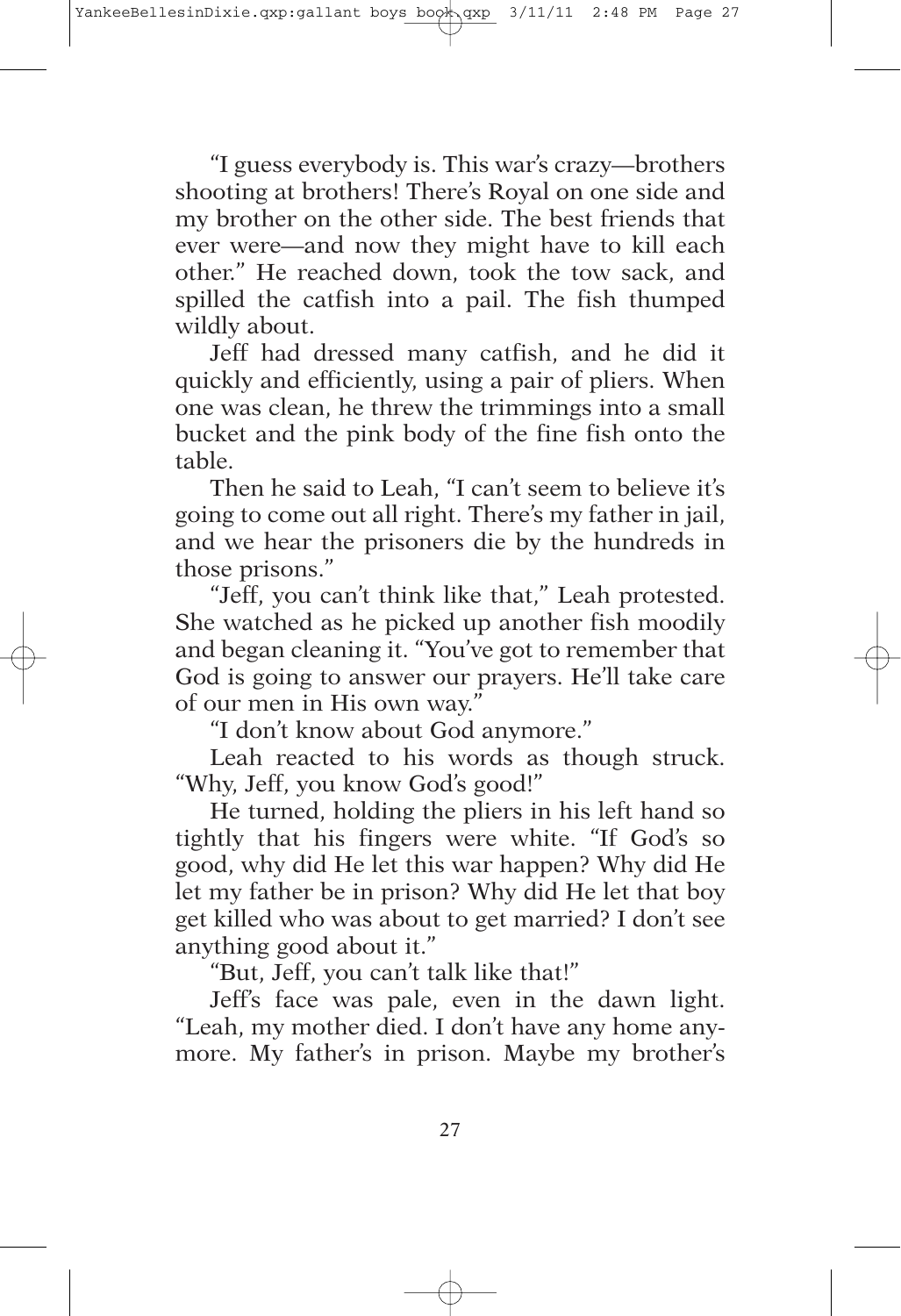dead. What have I got to be happy about? Why should I trust God?"

He knew Leah had never heard him speak like this. He had always been a faithful attender at church.

She looked shaken. "Jeff," she whispered, "we've got to trust God." She moved to stand beside him. "We've got to remember things don't always go well, but God always does what is right. You know the Bible. Look at Daniel down in the lions' den. Why, things looked downright terrible for him! And the people of Israel, when they were caught and Pharaoh's army was about to kill them all. Think about them, what they must have felt— but Moses didn't doubt! He knew God was going to deliver them—in His own way. And He did."

"That was in the Bible," Jeff said. He turned and began skinning another fish. "But this is now, and somehow I just feel so—well, I don't know how to say it . . ."

Leah moved closer. She reached out and touched his arm. "Jeff, please don't talk like that! I know you feel bad, and I do too. But God wants us to trust Him. He's never failed anybody yet."

Jeff continued cleaning the fish, and Leah kept talking quietly, trying to encourage him.

Finally, when all the fish were cleaned, he said, "Let's go to the pump and wash these off."

She pumped while he washed the fish. When they turned to go to the house, he said, "I'll try to believe God will make things be right—but it sure is hard."

"I know." Leah's eyes were warm. "You and I, we're going to pray that your father will get out of